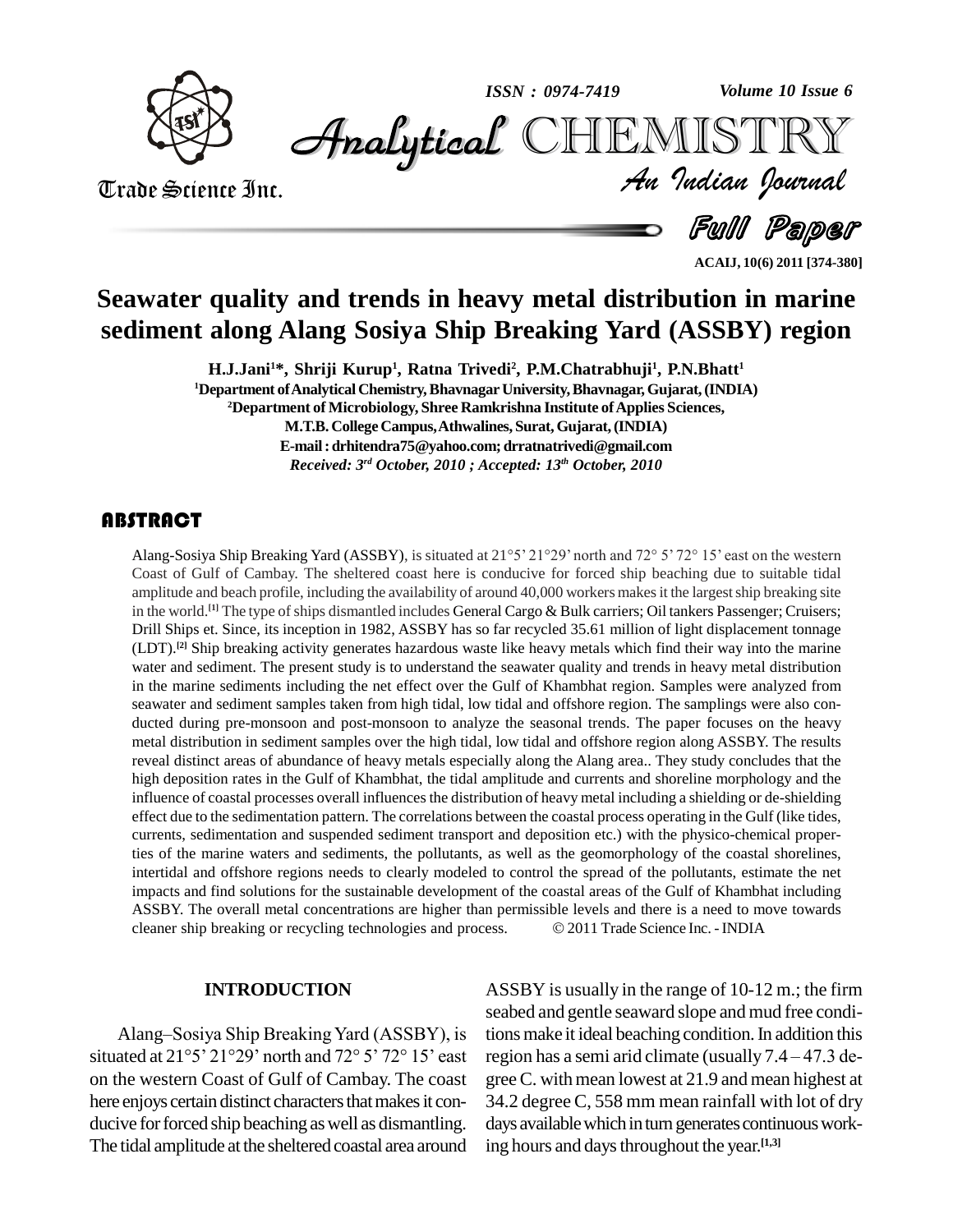

**Figure 1 :ASSBY location and ship breaking**

Figure 1 indicates the location of ASSBY and helps  $\frac{25}{5}$ to visualize the coastal stretch profile including the ship 100 beaching and breakingat individual plots.

ASSBY represented by several plots is built on the shoreline occupying about 14 km stretch. A small creek divides the stretch into two parts. The ship breaking activities initially began in the southern part (Alang) and later new plots were established towards the north (Sosiya). In all there are about 112 plots in and around 80 plotsin Sosiya, each havinga size of 50-240mlong and 30-120 m width. The first vessel to beach at Alang was M.V.KotaTenjong on 13th February, 1983. Over, 40,000 workers are involved in the ship breaking yard. The type of ships broken include General Cargo  $\&$  Bulk carriers (60-65%); Oil tankers (10%); Passenger ship pecially<br>(5%); Cruisers (2-3%); Drill Ships etc. (2%). The LDT The<br>of ships usually ranges between 7,000–35,000 tons. seawate  $(5\%)$ ; Cruisers $(2-3\%)$ ; Drill Ships etc. $(2\%)$ . The LDT The scrap recovered from the ships are indicated in TABLE 1. Since, its inception in 1982, Alang ship breaking yard has so far recycled 35.61 million of light displacement tonnage (LDT). During 2009-10, the yard had dismantled 255 ships up to November 2009 against a total of 264 ships dismantled during 2008-09. With this,Alang ship breaking yard had crossed the mile stone of dismantling 5,000 ships before the end of 2009. garding the correlations for sedimentation pattern along International price of each LDT ranges between USD

150 and USD 175<sup>[2]</sup>. The international prices of steel largelymoderate the profits earned through ship breaking. Considering the global tonnage of ships broken, Alang emerges as the world's largest ship breaking site. It is projected that ships to be scrapped will increase gradually to 4000 per annum by the year 2010 with an<br>aggregate gross tonnage of 24 million. Around 10% of<br>India's overall steel production is attributed to aggregate grosstonnage of 24million.Around 10% of ASSBY. **[2-4]**

| <b>TABLE 1: Scrap recovered from ships</b> |
|--------------------------------------------|
|--------------------------------------------|

|            |                      |                        |                   | . .                          |                                 |           |                                          |            |
|------------|----------------------|------------------------|-------------------|------------------------------|---------------------------------|-----------|------------------------------------------|------------|
| Sr.<br>No. | Type of RR<br>Vessel | Scrap<br>$\frac{0}{2}$ | Melting<br>Scrap% | C1<br>Scrap<br>$\frac{0}{2}$ | N.F.<br>Metals<br>$\frac{0}{6}$ | Machinery | Wooden<br>furniture<br>and other<br>$\%$ | WT<br>Loss |
| 1.         | General<br>Cargo     | 56-70                  | 10                | $1.5 - 5$                    | $0.5 - 1$                       | $4 - 8$   | 5                                        | $9 - 15$   |
| 2.         | Bulk<br>Carriers     | $61 - 75$              | $8 - 10$          | $1.5 - 2.5$                  | 0.5                             | $1 - 6$   | $1-5$                                    | $10 - 16$  |
| 3.         | Oil<br>tankers       | $72 - 81$              | $5 - 7$           | $1.5 - 3$                    | $0.5 - 2$                       | $0.5 - 2$ | $1.5 - 2$                                | $10-12$    |



While dismantling the ships, various solid, liquid and gaseous hazardous wastes are generated which accu mulate over the soil, especially the beach front, high tidal region and then migrate subsequently to the intertidal zone, sub-tidal zone, finally to the deep seawaters and sediments. The main pollutants associated with the ship breaking activity constitute heavymetals and hy drocarbons. Poisonous gases are also generated, es pecially during open burning of junk material.

with respect to the different sampling spots and influ-<br>
ences of tides (high and low tide). The observation re-<br>
garding the correlations for sedimentation pattern along<br>
the shoreline and intertidal regions and heavy met The aim of the present study is to understand the seawater quality and distribution and contamination levels of the heavy metals generated in the marine environment due to the ship breaking activities at ASSBY. They study would also consider the seasonal changes, coastal processes operating in the Gulf of Khambhat and tryto monitor the variations within the different parameters ences of tides (high and low tide). The observation rethe shoreline and intertidal regions and heavymetals

Analytical CHEMISTRY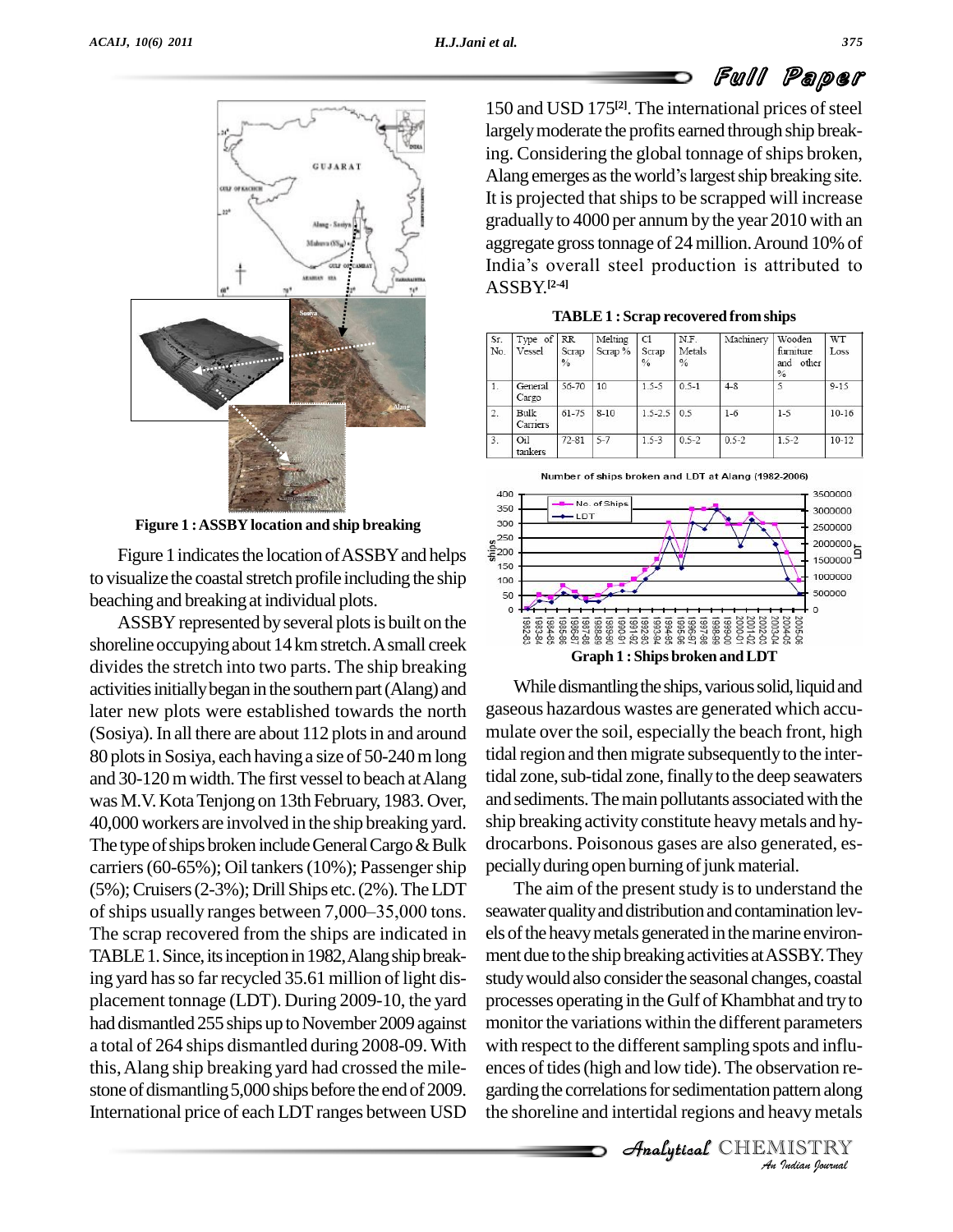with the sediment nature and distribution would also be attempted. The present paper focuses on the heavy metal distribution in marine sediment samples along the ASSBY region.

# **MATERIALSAND METHODS**

### **Selection of sample sites**

Identification and selection of sampling spots were based on the following specific factors that were to be studied<br>as a part of the monitoring work;

- Quantification of the various physical and chemical  $\frac{1}{\sqrt{2}}$
- $\bullet$  Determination of pollutant load, quantification and  $\overline{\phantom{a}}^{a\text{outu}}$ distribution
- Distribution of various parameters especially, pollut ants with respect to coastal processes like tides, current pattern and sedimentation
- Distribution of the parameters season wise including<br>bottom<br>line me
- $\bullet$  Effect of the industrial activity
- Influence of the shoreline configuration, intertidal extent and offshore processes
- Linkages with the various processes, especially sedimentation patterns existing within the Gulf of Khambhat.

Analytical and shortly the visual state of the seamleng along with the ground observations and the shoreline configu-*Indianals* or and<br> *Indianal*<br> *In and erosion*<br> *IISTRY*<br> *IISTRY* For the present study, initially, the seawater samples (during high tide and low tide) as well as sediments (along the shore) were collected. Seawater samples were collected at intervals of 200mt. from the beginning of ASSBY (i.e. Plot 84C) to Sosiya end (Plot V). The shore sediments were also collected, mainly to observe about the content, moisture levels and determine the nature of the sediments and to get other relevant information. Gopnath and Goghawhich lie on extreme and considerable distance from ASSBY were considered for studying control effects. The admiralty map No.  $1486 \& 2736$  of approaches to Gulf of Khambhat was studied for the oceanographic conditions. The shore sediments were collected in the winter months when the net sedimentation is observed towards the shore. The visual study of the sediments along ration helped in observing the linkages between sediment deposition, transportation and erosion along the shore. This further helped in fixing selected sampling spots at

ASSBY and offshore regions, especially for sediment analysis. The results were validated with the study of the moisture content variations noted across the shore line sediments during the winter phase. Further, the intertidal region and the near shore water region were studied by taking a boat during the high tide and observing the bottom profiles and nature of sediments and their deposition. Discussions were made with the fishermen and labourers from the local area about their experiences and observations of the nature of the current pattern, patches were rocky substrata were available, tidal influence, sedimentation phenomenon, climate, local fauna and socioeconomic issues.This helped in gettingan overall view about the study area and correlating the coastal processes operating in the Gulf of Khambhat with the study area.

Based on the above observations and analytical results, it was observed that the sedimentation pattern along the shore was based on the tidal influence (high sults, it was observed that the sedimentation pattern<br>along the shore was based on the tidal influence (high<br>tide – low tide), seasonal effect, intertidal and onshore bottom topography, shoreline currents and the shoreline morphology. Further, there was a typical distribution of the fine and coarse sediment particles along the shoreline because of the above factors. This had an implication on the quantification and distribution of important parameters like metals and oil and grease. The analytical analysis of the sediment texture and concentrations of metal and oil and grease revealed distinct correlations existing amongst them. Hence, for sediment analysis; the sampling spots were selected based on the Zones of Accumulation (ZA) and Zones of transportation and erosion (ZT and ZE) of sediments along the shoreline of ASSBY. The sampling spots are referred to as; Alang Beginning, Alang Mid, Alang End,



**Figure 2 : Sediment distribution pattern based on personal observations.**

CHEMISTRY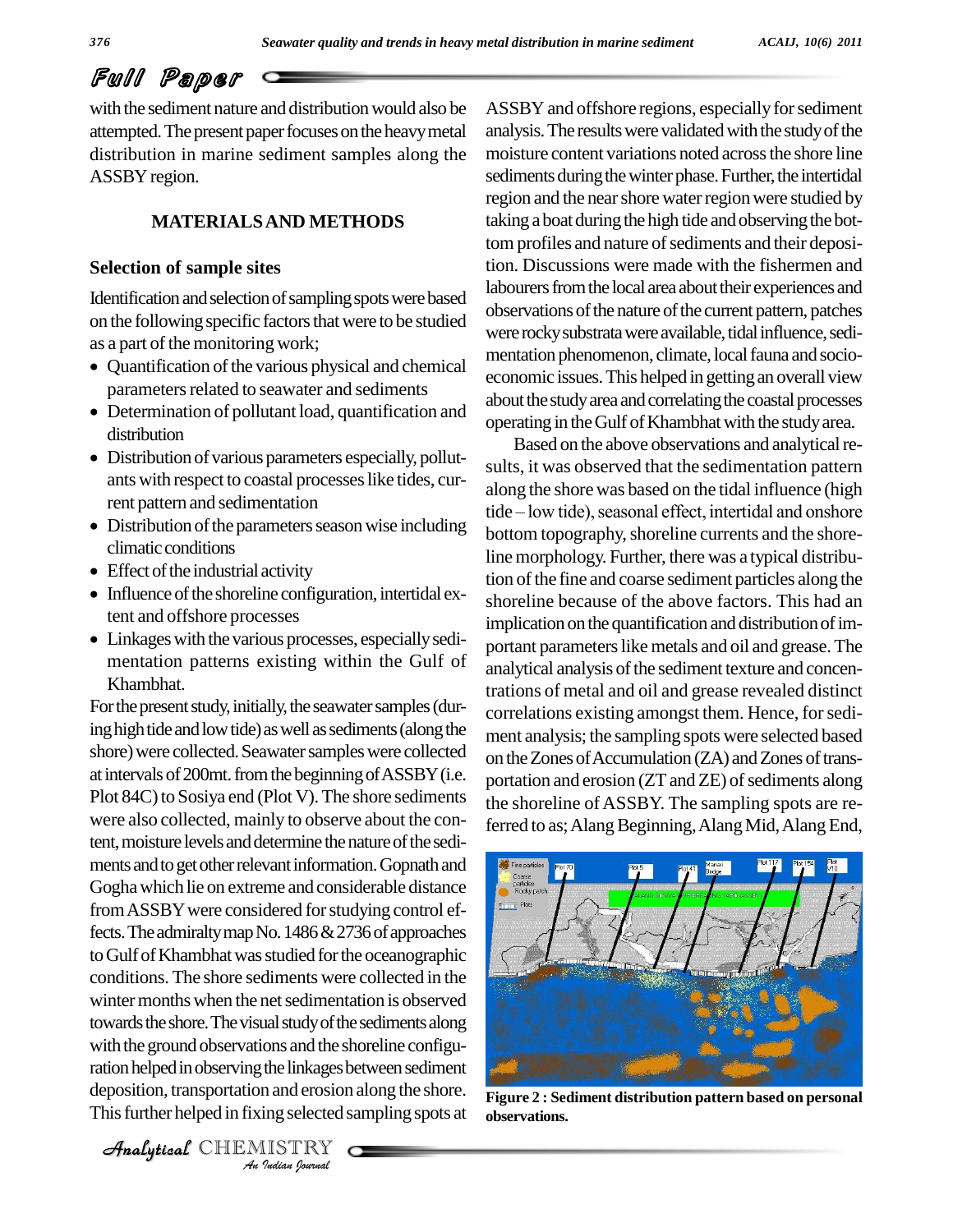Sosiya Mid and accordingly sediments samples were collected at High Tide, Low Tide and Offshore regions during winter (phase-I) and summer (phase-II). Dis cussions about the correlations are mentioned separately in the results section.

Sediment sampling spots along ASSBY shore.[Alang Beginning (Plot 70); Alang Mid (Plot 5); Alang End (Plot 41, Manari); Sosiya Mid (Plot 117, 154)].

The above zone demarcation of sampling spots helps in understanding the existing seawater quality and sediment status of an individual sampling spot as well as its surrounding areas. Further, any patterns or changes existing in the parameters within each zone as well as between the zones can be easily discernable. The procedure helps in bringing out the overall water and sediment quality status of the entire region and also predicts existing patterns and future patterns for changes or trends in some of the parameters. Another important feature of the zone demarcation is that it facilitates easy identification of sites that show extreme or unique conditions for certain parameters.

# **Sample frequency**

Samples were collected from the predetermined spots identified as per the criteria discussed in the above sections. Seawater and sediment samples were taken during Phase I (i.e. December which is the winter season and also the post monsoon time) and during Phase II (i.e. during April, which is the summer season and also the premonsoon time). The samples collected and parameters analyzed are given below.

### **SeawaterAnalysis**

Phase-I(i.e. December-2000) Low tide Phase II (i.e. April -2001) Low tide Phase-I(i.e. December-2000) High tide Phase-II (i.e. April -2001) High tide Phase-I(i.e. December-2000) Off Shore Status Phase II (i.e. April -2001) Off Shore Status Parameters selected are pH, Turbidity, Salinity, S.S., NO2, PO4, DO, COD, BOD, Oil & Grease and Heavy metals like Zn, Mn, Cu, Co, Pb, Ni, Cd, As, Cr, and Hg.

# **SedimentAnalysis**

Phase-I(i.e. December-2000) Low tide Phase II (i.e. April -2001) Low tide

Phase-I(i.e. December-2000) High tide Phase-II (*i.e. April* -2001) High tide Phase-I(i.e. December-2000) Off Shore Status Phase II (i.e. April -2001) Off Shore Status General parameters selected are, oil/grease, Heavy Metals, Sediment texture analysis.

# **Sampling procedures**

Looking at variables like high current, high tidal difference and large inter tidal region (also the sedi ment pattern and personal observations of sediment texture of shore line), a strategy of collection of seawater and sediment samples was prepared. All high tide water samples were collected from approximately one meter depth during the approximately two hours span of high tide. Composite sediment samples were prepared of selected group of plots based on sedi ment texture. All low tide samples were collected similarly. A boat was hired to collect samples and it was ell equipped with samplers (water samplers, grab-sediment samplers).

# **Sample preservation**

The collected samples were preserved as per standard methods. TABLE 2 outlines the preservation techniques.

| <b>Parameters</b>                         | Sample               | Sample        | Sample | Sample treatment                                                                                                                                                            | <b>Analysis</b>       |
|-------------------------------------------|----------------------|---------------|--------|-----------------------------------------------------------------------------------------------------------------------------------------------------------------------------|-----------------------|
|                                           | container            | <b>Volume</b> | Type   |                                                                                                                                                                             | period                |
| <b>BOD</b>                                | p                    | 1000          | G      | Refrigerate                                                                                                                                                                 | 6 h/48 h              |
| COD                                       | p                    | 100           | g, c   | Analyze<br>soon<br>as<br>as<br>possible, or add H <sub>2</sub> SO <sub>4</sub> to<br>pH<2; refrigerate                                                                      | 7 d/28 d              |
| Metals.<br>general                        | P(A)                 | 500           | G      | For dissolved metals filter<br>immediately with 0.45 µ<br>filter paper, add 1.5 ml<br>con. HNO <sub>3</sub> to pH<2 and<br>refrigerate at $4^0C$                            | 6 months              |
| Mercury                                   | P(A)                 | 500           | G      | 20%<br>$K_2Cr_2O_7$<br>$2ml \tL$<br>prepared in 1:1 HNO <sub>3</sub> and<br>refrigerate at $4^{\circ}$ C                                                                    | 28 d                  |
| Nitrite                                   | P                    | 500           | g, c   | Refrigerate; add H <sub>2</sub> SO <sub>4</sub> to<br>pH <sub>2</sub>                                                                                                       | 7 d/28 d              |
| Oxygen,<br>dissolved<br>Winkler<br>method | <b>BOD</b><br>bottle | 300           | G      | immediately<br>Analyze<br>Titration may be delayed<br>after acidification                                                                                                   | 0.5 h/stat<br>8 h/8 h |
| рH                                        | $\overline{P}$       | 50            | G      | Analyze immediately                                                                                                                                                         | 2 h/stat              |
| Phosphate                                 | G(A)                 | 100           | G      | dissolved phosphate<br>For<br>filter<br>immediately;<br>refrigerate                                                                                                         | 48 h/N.S.             |
| Turbidity                                 | P                    | 100           | g, c   | Analyze same day; store in<br>dark up to 24 h, refrigerate                                                                                                                  | 24 h/48 h             |
| S.S                                       | p                    | 100           | G, c   | Analyze same day; store in<br>dark up to 24 hours,<br>refrigerate                                                                                                           | 24h/48h               |
| Salinity                                  | p                    | 100           | G.c    | Analyze within 24 hours<br>Refrigerate;<br>analyze at<br>$480^0C$<br>for<br>gravimetric<br>method or analyze at room<br>$^0$ C)<br>(27)<br>temp<br>by<br>conductivity meter | 24h /48h              |

**TABLE2 :Sample preservation and storage**

CHEMISTRY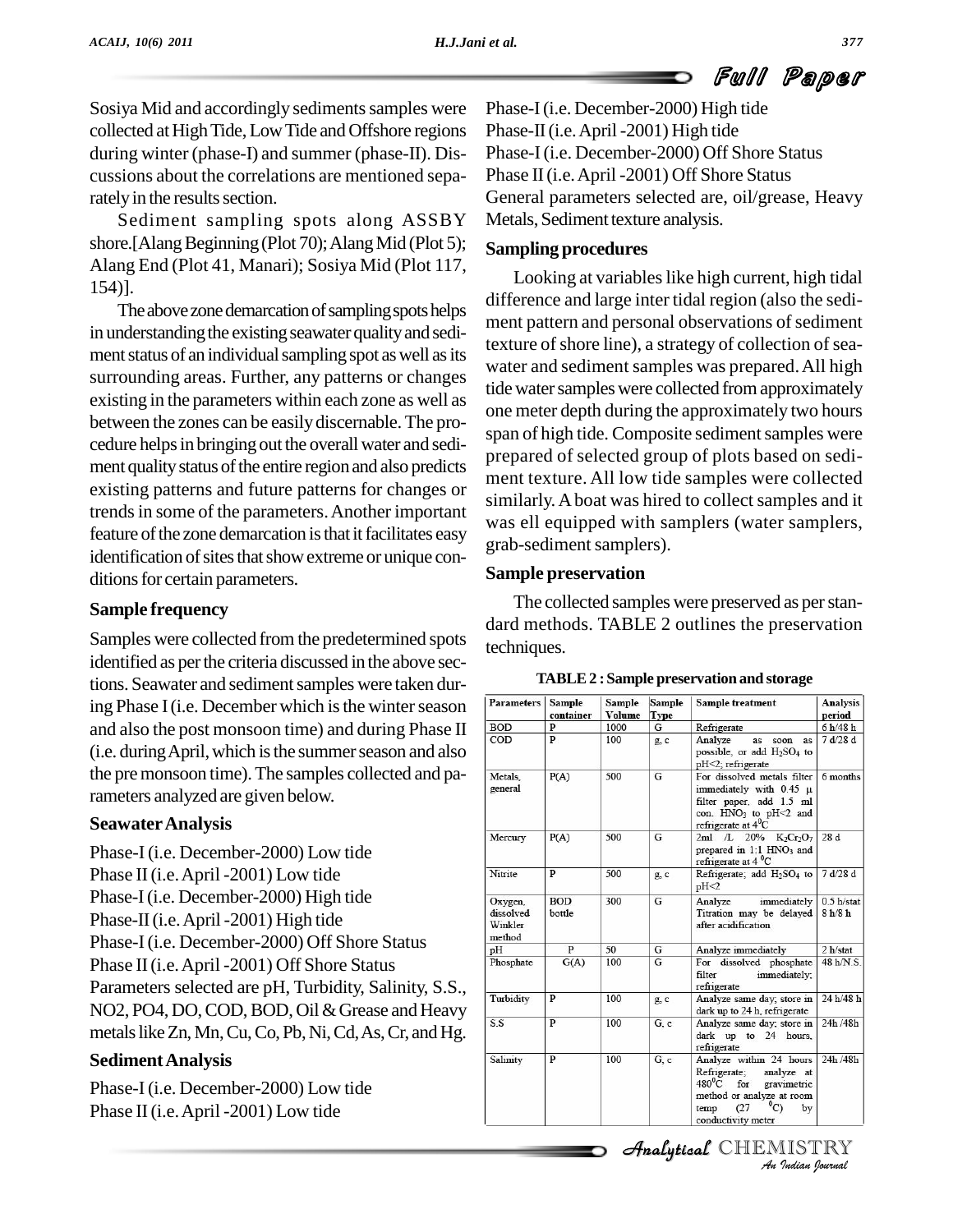# **Chemicals and glassware**

All chemicals used in the investigation were of AR grade either from E-Merck or from BDH. The stock solutions was prepared in double distilled water and used as and when required. For metal extraction, liq uid-liquid extraction withAPDC followed byMIEK and stock solutions of metals (1g/ml Metal) and deionized water having 18-25mho conductivity, along with standard electrolyte solutions were used.

# **Methodology**

The samples were analyzed using standard meth ods including titrimetric, gravimetric, instrumental analysis, spectroscopy and biological methods. The methodology applied is outlined in TABLE 3.

**TABLE3 :Outline ofmethodology applied**

| Parameter                                                   | Method Applied for the present work                                          |
|-------------------------------------------------------------|------------------------------------------------------------------------------|
| Turbidity                                                   | Nephelometry method                                                          |
| Solids                                                      | Laboratory Method                                                            |
| Metal ions (Zn, Mn, Cd, Pb, As, Al,<br>$Fe$ , $Cu$ , $Hg$ ) | Electro analytical Method AAS<br>applied(S.W.,D.P.P. and Stripping) and ICP, |
| Anions<br>$(C1, NO2 NO3 PO4 SO4F, NH4)$                     | Ion Chromatography,<br>LS.E.                                                 |
| Dissolved Oxygen                                            | Iodometry, and Ion selective electrode                                       |
| Bio-chemical Oxygen Demand                                  | 5-Day BOD Test                                                               |
| Chemical Oxygen Demand                                      | Closed Reflux Titrimetric Method                                             |
| Salinity                                                    | From Electrical conductivity, RI, Method                                     |

# **Metal analysis in sediment samples**

**Analytical Street Constraint Street (Analytical Street Properties)**, to the set of the set of the set of the set of the set of the set of the set of the set of the set of the set of the set of the set of the set of the se *Indian*<br> *Indian*<br> *Indian*<br> *ISTRY*<br> *ISTRY*<br> *Indian Sournal* The sediment samples were first air dried, later on oven dried at <sup>110</sup>° <sup>C</sup> for <sup>24</sup> h. The dried samples were grounded to fine powder in agate mortar  $\&$  pestle and sieved.The sieved homogenized fine powder was used in heavy metal analysis by Flame Emission Atomic Absorption Spectrophotometer (AAS) with back ground correction (Shimadzu AA-680) and X-ray fluoresce (XRF)spectrometer (Bruker AXS Spectrometer S4 Pioneer XRF). The procedure out lined Jones and Turki20 were followed for heavy metal analysis. To a weighed  $(-1)$  g) quantity of grounded sediment taken in a 250 ml Teflon beaker, 4m of 40% hydrofluoric acid (HF), 2 ml of 30% perchloric acid (HClO4) 5 ml of 60% nitric acid (HNO3) and 5 ml of 60% hydrochloric acid (HCl) were added in the se quence and heated to dryness after the addition of each of the above analytical grade (Merck) acids, re- 0.1 N Hydrochloric acid (HCl) and quantified by Flame EmissionAtomicAbsorption Spectrophotometer with background correction (Shimadzu AA-680). The

CHEMISTRY

sample was diluted suitably as and when necessary and carried out the analysis. External standards of each metal were prepared from their  $(1000 \text{ mg/kg})$  stocks as procured from Merck, and used in the calibration ofAAS.All precautions were under taken during the sample collection, treatment and analyses of them in order to reduce potential contamination.

# **RESULTSAND DISCUSSION**

The results are presented in order to understand the seawater quality and also the heavy metal distribu-<br>tion trend in the marine sediments. The seasons are rep-<br>resented as Phase –I which is during December 2000 tion trend in the marine sediments. The seasons are rep-(winter season) and is also the post monsoon period. resented as Phase –I which is during December 2000<br>(winter season) and is also the post monsoon period.<br>Phase – II which is during April 2001 (summer season) and is also the premonsoon period.The sampling from the studyareas during the above phases are represented asthe High Tide region (HT), Low Tide region (LT) and offshore.

# **Sea water analysis**

Average Values of 25 samples (collected over selected sampling spots corresponding to specific plots ranging from 84C at Alang to V10 at Sosiya) are given inTABLE4.

|                          | Phase-I<br>Average Value* |       | Phase-II<br>Average Value* |       | <b>Permissible limits</b> |  |
|--------------------------|---------------------------|-------|----------------------------|-------|---------------------------|--|
| Parameters               |                           |       |                            |       |                           |  |
|                          | L.T.                      | H.T.  | L.T.                       | H.T.  |                           |  |
| pH                       | 8.34                      | 8.239 | 8.71                       | 8.62  | 5.5-9.0                   |  |
| Turbidity ***            | 202.5                     | 229.8 | 137.24                     | 142.1 |                           |  |
| Salinity *               | 30.7                      | 30.9  | 32.06                      | 31.75 | $\overline{\phantom{a}}$  |  |
| S.S.                     | 618                       | 518   | 480                        | 430   | 200                       |  |
| $NO2-1**$                | 0.0138                    | 0.015 | 0.036                      | 0.029 | 10                        |  |
| $PO4-3**$                | 41.9                      | 41.01 | 54.5                       | 53.3  | 5                         |  |
| $DO**$                   | 4.83                      | 4.75  | 4.9                        | 4.92  | $6 - 8$                   |  |
| $\mathbf{COD}$ **        | 60.3                      | 63.1  | 54.1                       | 56.8  | 250                       |  |
| $BOD**$                  | 6.54                      | 7.3   | 7.3                        | 7.05  | 100                       |  |
| Oil & Grease<br>$\pm\pm$ | 63.96                     | 64.61 | 95.2                       | 98.5  | 20                        |  |

**TABLE4 :Average values of 25 seawater samples collected from selected sites**

**\* (g/Kg at 280C) \*\* (mg/L) \*\*\* (NTU)**

The results indicate that the overall turbidity levels are very high mostly due to the heavy sediments and churning of the sediments due to the tidal currents and amplitude.The salinitylevels are slightlylower due to the freshwater inputs into the coast due to Manari river. Organic matter contamination is relatively low due to non-contamination from sewage or other domestic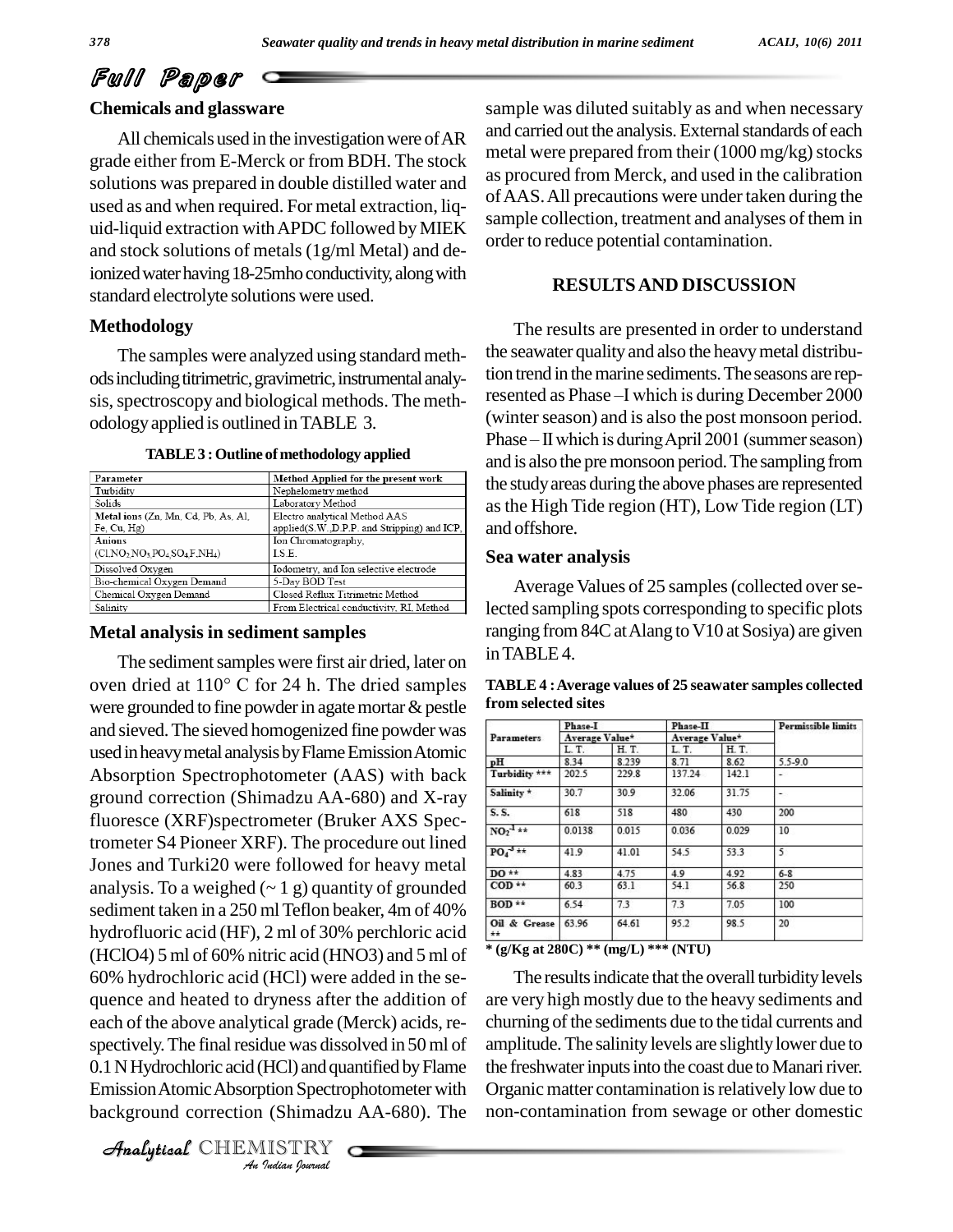waste.The lower values of phosphates and nitrates also collaborate this result. However, the net oil and grease levels are extremely high (about 3 times more than permissible limits) and the area is heavily contaminated with hydrocarbons. This could be because of the direct discharge of oil and grease and other crude oil into the seawater during high tide. This practice therefore needs to be monitored and measures taken to treat the waste oil separately and disposed of safely inland.

# **Sediment analysis**

Average values of metal concentration in sediment samples are compiled and discussed as below:

### **TABLE5 :Average metal concentration(mg/Kg)in sediment samples**

| <b>Metal lons</b> | $H.T. - I$ | $L.T.-I$ | $H.T.-H$ | $L.T.-II$ | <b>Offshore</b> |  |
|-------------------|------------|----------|----------|-----------|-----------------|--|
| Zn                | 568        | 278      | 510      | 310       | 365             |  |
| Cu                | 109        | 79       | 91       | 85        | 89              |  |
| Ni                | 55         | 49       | 52       | 51        | 52              |  |
| cr                | 139        | 130      | 132      | 130       | 131             |  |
| Pb                | 78.16      | 65       | 71       | 69        | 74              |  |
| As                | 14.8       | 12       | 13       | 12        | 13              |  |
| Hg                | 0.26       | 0.17     | 0.16     | 0.18      | 0.16            |  |
|                   | A.R.       | 3.50     | 202      | <b>25</b> | 2.52            |  |



**Graph 2 :Concentration(mg/Kg) of heavymetalsin sediment**

The results reveal all the sediment samples to have heavy metal values higher than the permissible limits, indicating heavymetal pollution in the region due to the ship breaking activities. The status of iron (Fe) is found extremely high that the results can not be compiled while comparing with the other metals mentioned above. The concentration of Fe is discussed separately.

From graph 3 it can be inferred that Fe concentrations reach an average of approximately 50,000 mg/ Kg of dry sediment sample. If the values of only Alang area is considered, then the higher value reaches to 1,35,642which shows approximately10 %ofthe sedi ment weight is due to iron. It may be inferred that the heavy metals, especially Fe is most likely to be found as chunks(i.e. undissociated or undissolved) part in the sediments. This indicates that a substantial amount of Fe and other heavymetals contaminate the marine environment because of the unrestricted disposal of scrap and other metal wastes directly on the beach face or the immediate high tidal region. The current practice of cutting the ships on the high tidal slope is dangerous and therefore steps may be taken to construct dry docking methods or to take measures to dispose the metal waste and other scrap safely in the inland region, rather than disposing it on the beach front itself.







**Contamination of sediments by incorporating appropriate metal scrap disposal methods, particularly to prevent it from being disposed directly into the beach front or high tidal area.<br>
Analytical CHEMISTRY<br>
Analytical CHEM** Graph 4 reveals the trend of heavy metal (Fe) distribution. It indicates high concentration of iron at the sites Alang (B) and (M) compare to other sites like Gopnath and Gogha. Clearly the overall spread of heavy metal concentration in the marine sediments originate fromAlang and spreading over to the off shore region.The sedimentation pattern, including the tidal currents and net sediment-deposition behavior would influence the availability of the heavy metals in the sediments. Steps must be taken to contain the metal priate metal scrap disposal methods, particularly to prevent it from being disposed directly into the beach front or high tidal area.

**Analytical** CHEMISTRY